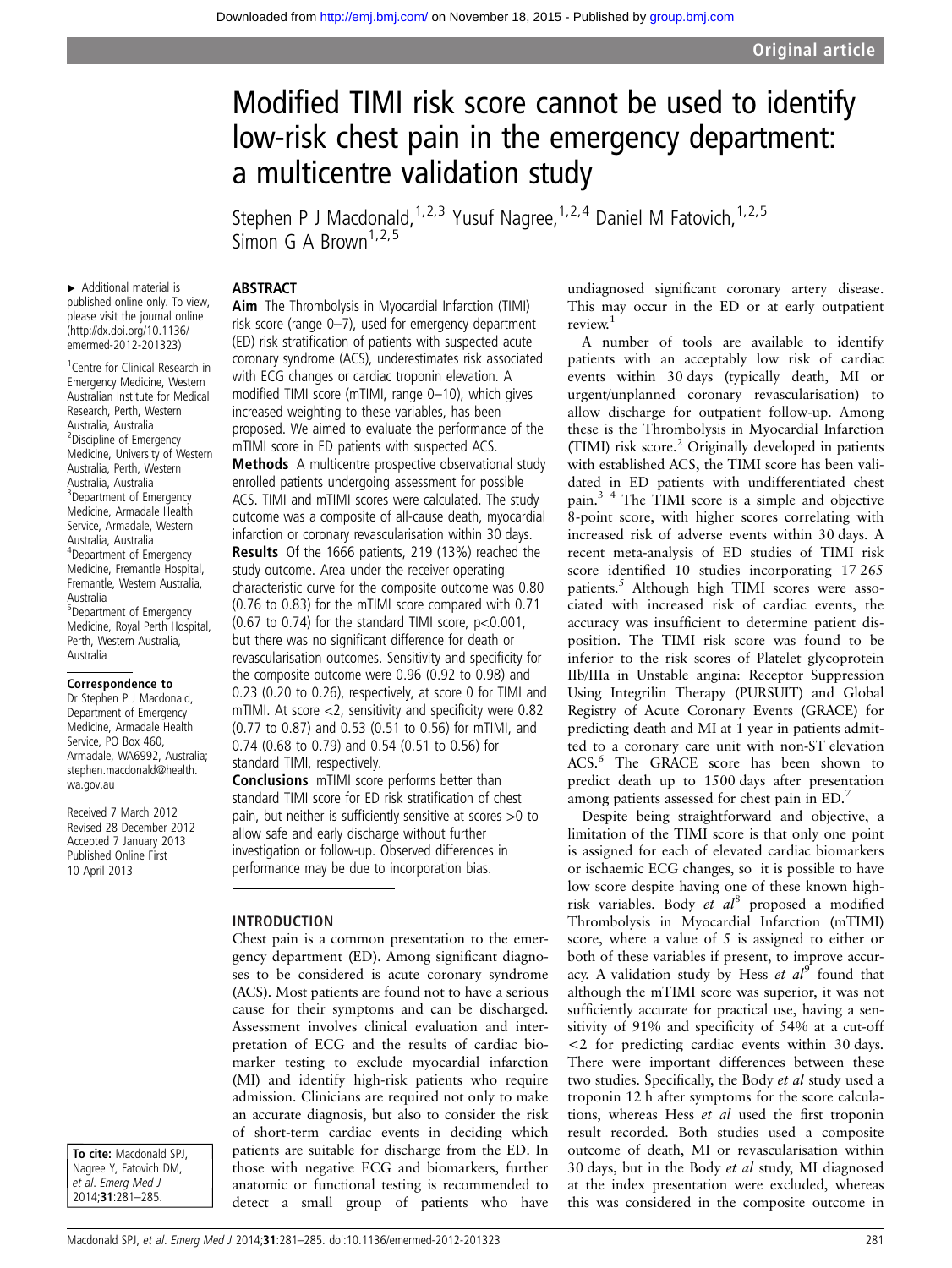|  | <b>Table 1</b> TIMI risk score and modified TIMI (mTIMI) risk scores |  |
|--|----------------------------------------------------------------------|--|
|--|----------------------------------------------------------------------|--|

| Variable                                                                                                                                | TIMI<br>points | mTIMI<br>points |
|-----------------------------------------------------------------------------------------------------------------------------------------|----------------|-----------------|
| Age $>65$ years                                                                                                                         |                |                 |
| $\geq$ 2 symptom episodes prior 24 h                                                                                                    |                |                 |
| Aspirin use in last 7 days                                                                                                              |                |                 |
| $\geq$ 3 of smoker, hypertension, diabetes,<br>hyperlipidaemia, family history of CAD<br>(first-degree relative diagnosed at <65 years) |                |                 |
| Known coronary artery stenosis > 50%                                                                                                    |                |                 |
| Elevated cardiac biomarkers                                                                                                             |                | 5*              |
| ECG ST deviation $>0.5$ mm                                                                                                              |                | 5*              |
| Total                                                                                                                                   |                | 10              |
| *The presence of either or both variables attracts value of five points giving a total                                                  |                |                 |

possible mTIMI score of 10.

CAD, coronary artery disease; TIMI, Thrombolysis in Myocardial Infarction.

the Hess et al study. Derivation and validation studies took place in single, albeit different, academic institutions. Therefore, the practical utility of this proposed modification to the TIMI score remains unclear. Original and mTIMI scores are summarised in table 1.

We undertook the current study to investigate the comparative utility of the modified and original TIMI scores for predicting 30-day outcome in ED patients with possible ACS, in tertiary and general hospital settings. We used scores calculated using the initial troponin result, as per Hess et  $al$ ,<sup>9</sup> because the ability to make early disposition decisions is clinically important in the ED.

# METHODS

A prospective observational study of patients presenting to the ED with symptoms consistent with ACS was undertaken. The study cohort was enrolled in the Multiple Infarct Markers in Chest pain study, which was conducted at five EDs in Western Australia between September 2008 and June 2009. The methodology has been previously reported.10 In brief, patients undergoing serial troponin testing for evaluation of suspected ACS, as determined by the treating clinician, were eligible for recruitment. Exclusion criteria were age less than 18 years, pregnancy, inability to consent or comply with follow-up and prior enrolment in the study within the preceding 30 days.

The participating hospitals were two tertiary adult and three general hospitals with mixed adult and paediatric presentations. Annual ED census ranged from 35 000 to 60 000 presentations per annum. The human research ethics committee at each hospital approved the study and the participants gave written informed consent. Clinical management including referral for follow-up investigations was determined by treating doctors based on their interpretation of clinical, ECG and troponin results. The TIMI score is not used routinely at the participating hospitals for ED risk stratification. Follow-up arrangements and further investigation practices varied between sites, ranging from admission and inpatient testing, early outpatient investigations or follow-up in primary care. The study was designed to reflect real-life practice in a range of clinical settings.

## Data collection

Data collection complied with standardised reporting guidelines for ED studies of ACS.<sup>11</sup> A blinded investigator undertook the analysis of all ECGs recorded within the initial 2 h. Blood samples at presentation and up to 12 h from symptom onset

were analysed in the hospital laboratory for troponin I or T (cTnI, cTnT). Troponin assays varied between sites. These were Abbott Architect cTnI (Abbott Australasia, Botany, NSW, Australia), Roche Elecsys cTnT (Roche Diagnostics Australia, Castle Hill, NSW, Australia), Siemens Centaur cTnI (Siemens Australia, Bayswater, Vic, Australia) and Roche Cardiac Reader cTnT. A troponin result was classified as positive if it exceeded the 99th percentile for the reference population for that assay. The analytical characteristics of these assays are detailed in the online [supplementary appendix](http://emj.bmj.com/lookup/suppl/doi:10.1136/emermed-2012-201323/-/DC1). Only the initial troponin result recorded was used in the TIMI or mTIMI score calculation.

#### Risk score calculation

The TIMI and mTIMI scores were calculated from the individual data elements, collected prospectively in the ED on a structured datasheet, which was completed by the doctor or a research nurse. The scores were not used clinically to influence management and the assignment of each of the variables was made without the knowledge of the patient's final outcome. Patients without a troponin result recorded were excluded because the scores could not be determined.

#### Study outcome

Outcome was all-cause mortality, MI or coronary revascularisation by either percutaneous coronary intervention or coronary artery bypass grafting at the index presentation or up to 30 days subsequently. MI was defined by a rise/fall pattern in serial troponin assays over 8–12 h after symptoms, along with associated ECG changes and/or symptoms consistent with ACS according to the established criteria.<sup>12</sup> A research nurse telephoned the participants at 30 days and obtained the data from hospital discharge summaries and specialists or primary care doctors as required. If patients could not be contacted, we checked the Perth metropolitan public hospital database, which is updated from the Western Australian Registry of Births, Deaths and Marriages, to identify any representations or deaths during the follow-up period. If no definite diagnosis was reached, this was classified as 'ACS not confirmed'. The outcome was adjudicated by two investigators based on all available information at 30 days, with a third refereeing in cases of disagreement. Since ECG changes and troponin elevation are components of the scores, as well as MI diagnosis, outcomes are reported as a composite 30-day outcome, and also death and combined death and revascularisation with index MI excluded, to assess the potential effect of incorporation bias.

## Statistical analysis

The principal method of analysis was the comparison of the area under the receiver operator characteristic (ROC) curve for TIMI and mTIMI scores. Analyses were performed using STATA V.11 (Statacorp, College Station, Texas, USA). Continuous variables are reported as medians with interquartile ranges and analyses made using Mann–Whitney U-test for continuous and  $\chi^2$  test for categorical variables. A p value of <0.05 was considered significant.

#### RESULTS

A total of 1758 patients undergoing evaluation for possible ACS in the ED were enrolled. The age and sex distribution reflected that of all chest pain presentations (n=4946) to participating hospitals during the study period, as previously reported.<sup>9</sup> The baseline characteristics and outcomes at 30 days are given in table 2. Forty-four patients (2.5%) were lost to follow-up and a further 48 patients (2.7%) did not have troponin data to allow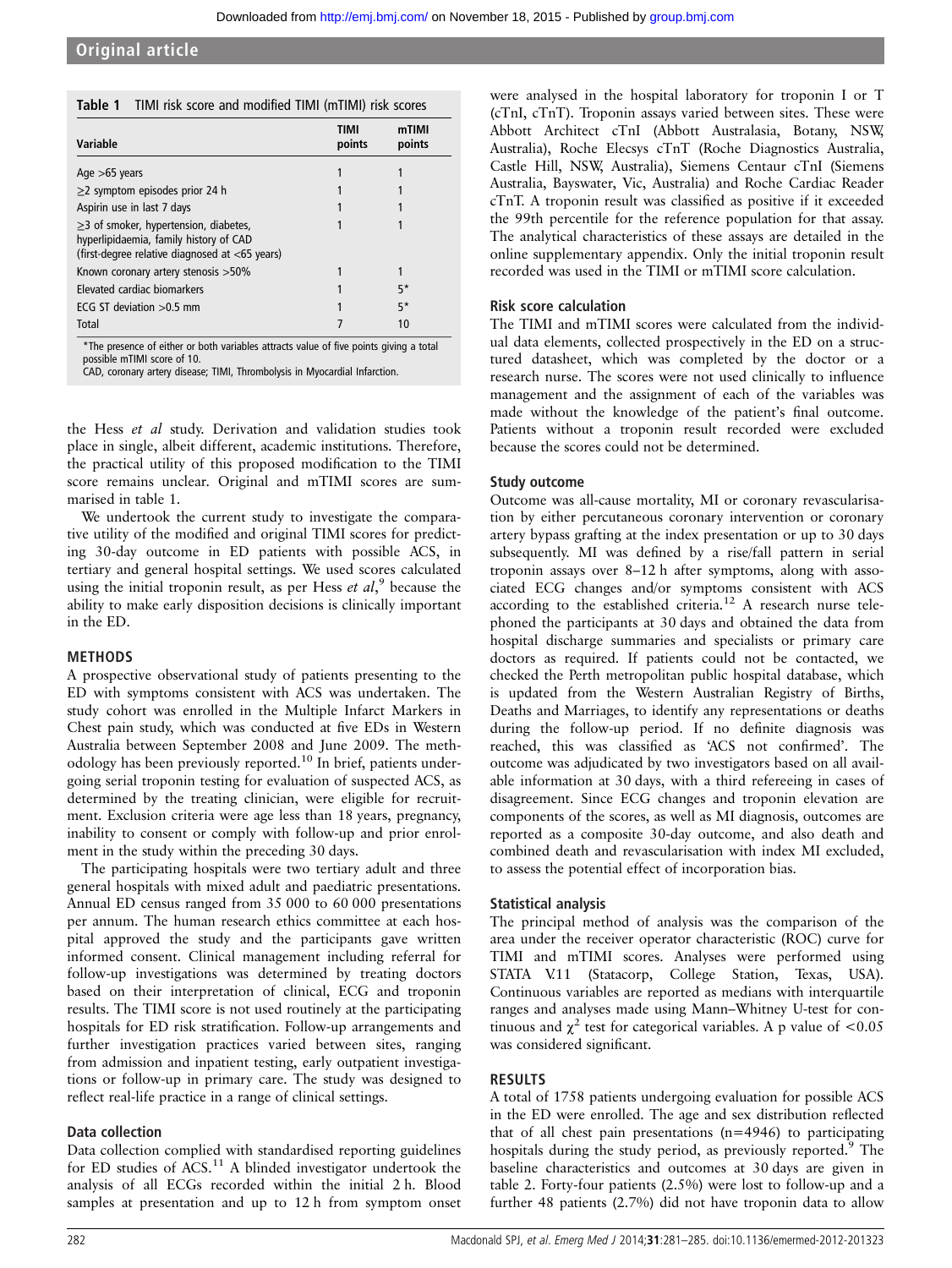#### Table 2 Participant characteristics (n=1758)

|                                                                  | 30-day outcome   |                         |            |  |
|------------------------------------------------------------------|------------------|-------------------------|------------|--|
| Study cohort                                                     | Yes<br>$(n=223)$ | <b>No</b><br>$(n=1491)$ | p Value    |  |
| Median age (IQR)                                                 | 64 (54-75)       | $61(49-73)$             | $0.004*$   |  |
| Male, $n$ $(\%)$                                                 | 166 (74)         | 791 (53)                | $< 0.001*$ |  |
| Known coronary artery disease (CAD), n (%)                       |                  |                         |            |  |
| Prior MI                                                         | 26(12)           | 150 (10)                | 0.46       |  |
| Angina                                                           | 12(5.4)          | 84 (5.6)                | 0.88       |  |
| Prior stenosis > 50%                                             | 10(4.5)          | 34(2.3)                 | 0.052      |  |
| Angioplasty/stent                                                | 18(8.0)          | 121(8.1)                | 0.98       |  |
| CABG                                                             | 28 (12.5)        | 102(8.8)                | $0.003*$   |  |
| <b>Diabetes</b>                                                  | 51(23)           | 268 (18)                | 0.08       |  |
| Hypertension                                                     | 128 (57)         | 777 (52)                | 0.14       |  |
| Hyperlipidaemia                                                  | 117 (52)         | 704 (47)                | 0.14       |  |
| Renal failure (eGFR <60 ml/min/<br>1.73 m <sup>2</sup> )         | 53 (23)          | 276 (19)                | 0.056      |  |
| Tobacco smoking in last 7 days                                   | 71 (32)          | 335 (22)                | $0.002*$   |  |
| Family history of CAD                                            | 115(51)          | 743 (49)                | 0.63       |  |
| Australian indigenous (Aboriginal<br>and Torres Strait Islander) | 11(4.9)          | 35(2.3)                 | $0.026*$   |  |
| Aspirin use in past 7 days                                       | 105(47)          | 577 (38)                | $0.017*$   |  |

Reproduced from Macdonald et  $aI^{17}$  with permission. \*p<0.05. CABG, coronary artery bypass grafting; MI, myocardial infarction; eGFR, estimated

glomerular filtration rate.

calculation of the TIMI risk scores, including 4 patients who underwent revascularisation, leaving 1666 available for analysis. None of those lost to follow-up died or re-presented to a metropolitan public hospital in Western Australia within 30 days. Of the 1666, 219 patients (13%) reached the study outcome within 30 days.

Of the 11 patients (0.7%) who had died at 30 days, 7 had confirmed MI. Three non-cardiac deaths were due to sepsis, leukaemia and metastatic carcinoma, and one more patient died of complications during coronary angiography.

Forty-seven patients who did not have MI at the index presentation underwent coronary revascularisation. Thirty-eight of these were admitted directly at the index presentation, four had abnormal investigations following discharge leading to angiography or intervention and five had unplanned re-admission to hospital with non-ST elevation ACS.

Figure 1 shows the distribution, and rates of 30-day events, of the standard TIMI and mTIMI scores. The comparative ROC curves are presented in figure 2. Area under the curve was 0.71 (0.67 to 0.74) for the standard TIMI score and 0.80 (0.76 to 0.83) for mTIMI, p<0.001. Cumulative 30-day event rates for standard TIMI score at each cut point were for score 0, 2.7%; score <2, 7.3%; score <3, 9.2%; score <4, 12.7% and score <5, 12%. In contrast, event rates for mTIMI were for score 0, 2.7%; score <2, 5.1%; score <3, 5.6%; score <4, 6.4% and score  $< 5, 6.5\%$ .

The overall performance of the two scoring systems for 30-day outcome is shown in table 3. Approximately 19% of the patients had score zero and around half had score <2 by both methods.

We also analysed the relative score performance for death alone, and for death and revascularisation with MI excluded, to assess the effect of any incorporation bias associated with ECG changes and troponin being used to determine the scores, as well as defining MI. These data are presented in table 4. For



Figure 1 Distribution of scores with rates of 30-day events (dark bars) for the standard (A) Thrombolysis in Myocardial Infarction (TIMI) score and (B) modified TIMI(mTIMI) score (n=1666).

death (n=11), area under the ROC curve was 0.86 (0.74 to 0.96) for the standard TIMI score and 0.88 (0.78 to 0.99) for mTIMI, p=0.35. In addition, 47 patients underwent previously unplanned coronary revascularisation, but were not diagnosed with MI. When only death and revascularisation in the absence of index MI are considered (n=51), the respective ROC curve areas are 0.61 (0.53 to 0.68) and 0.60 (0.52 to 0.68),  $p=0.40$ .



Figure 2 Receiver operating characteristic curves for standard and modified Thrombolysis in Myocardial Infarction (mTIMI) scores for combined death, MI and revascularisation at 30 days (n=1666).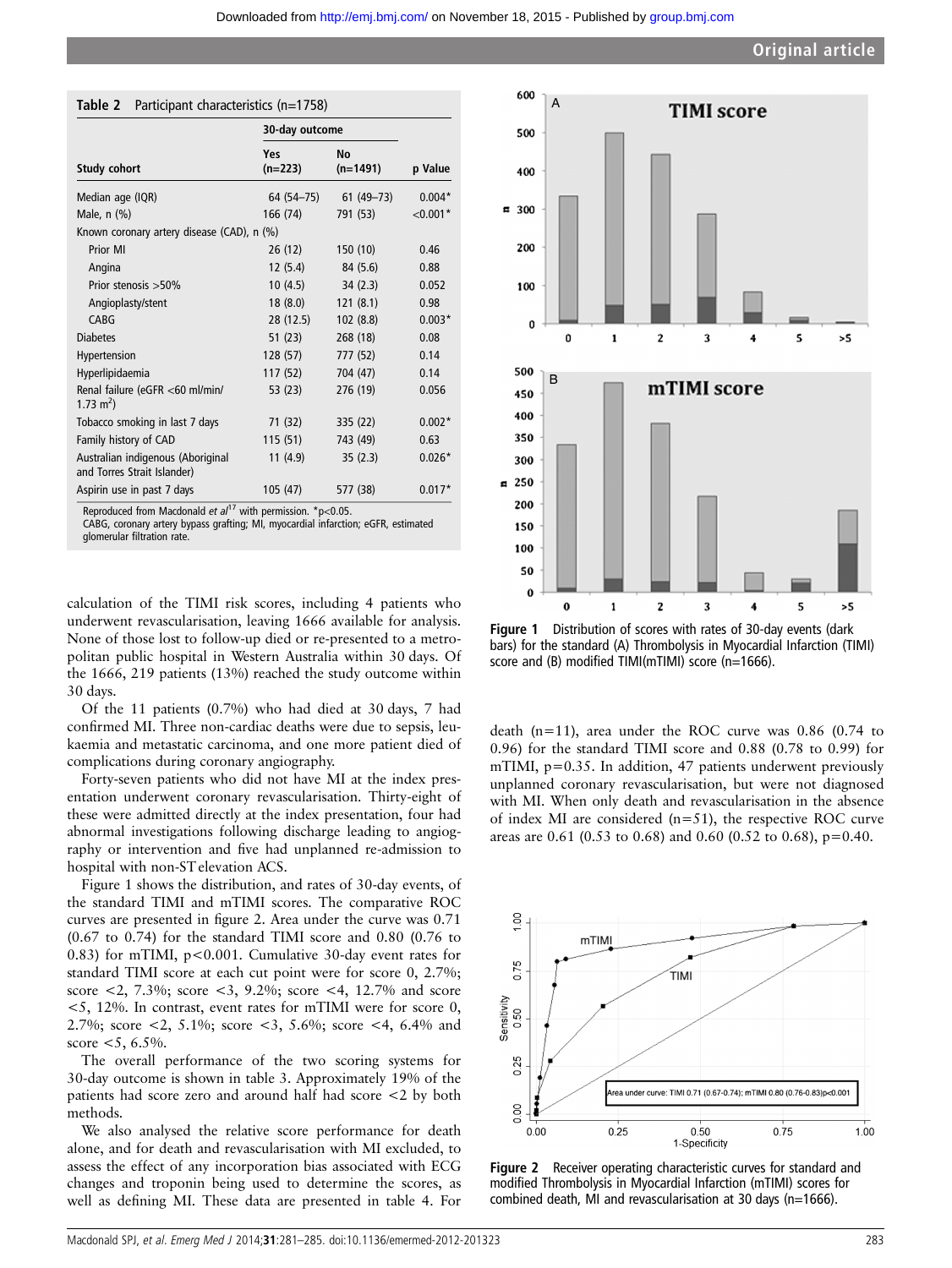Table 3 Sensitivities, specificities, positive (LR+) and negative (LR−) likelihood ratios (95% CIs) of standard and modified TIMI scores for prediction of 30-day death, myocardial infarction or coronary revascularisation at different cut-points

| <b>Cut-point</b> | <b>Standard TIMI</b>                       | <b>Modified TIMI</b>  |
|------------------|--------------------------------------------|-----------------------|
| $<$ 1            |                                            |                       |
| Sensitivity      | 0.96 (0.92 to 0.98)                        | 0.96 (0.92 to 0.98)   |
| Specificity      | 0.23 (0.20 to 0.26)                        | 0.23 (0.20 to 0.26)   |
| $LR+$            | 1.24 (1.19 to 1.29)                        | 1.24 (1.19 to 1.29)   |
| $LR-$            | $0.18$ (0.10 to 0.35)                      | $0.18$ (0.10 to 0.35) |
| $\langle$ 2      |                                            |                       |
| Sensitivity      | 0.74 (0.68 to 0.79)                        | 0.82 (0.77 to 0.87)   |
| Specificity      | $0.54$ (0.51 to 0.56)                      | $0.53$ (0.51 to 0.56) |
| $LR+$            | 1.59 (1.45 to 1.76)                        | 1.76 (1.62 to 1.92)   |
| $LR-$            | $0.48$ (0.37 to 0.61)                      | 0.33 (0.25 to 0.46)   |
| $\leq$ 3         |                                            |                       |
| Sensitivity      | 0.51 (0.44 to 0.57)                        | $0.71$ (0.65 to 0.77) |
| Specificity      | $0.81$ (0.79 to 0.83)                      | $0.78$ (0.76 to 0.80) |
| $LR+$            | 2.63 (2.22 to 3.11)<br>3.22 (2.83 to 3.66) |                       |
| $LR-$            | $0.61$ (0.53 to 0.70)                      | 0.37 (0.29 to 0.46)   |
| $\leq 4$         |                                            |                       |
| Sensitivity      | $0.19$ (0.15 to 0.25)                      | $0.61$ (0.55 to 0.67) |
| Specificity      | 0.96 (0.95 to 0.97)                        | 0.91 (0.90 to 0.93)   |
| $LR+$            | 4.55 (3.15 to 6.56)                        | 7.08 5.81 to 8.63)    |
| $LR-$            | 0.84 (0.79 to 0.90)                        | 0.42 (0.34 to 0.50)   |

TIMI, Thrombolysis in Myocardial Infarction.

#### **DISCUSSION**

In this prospective multicentre study of patients undergoing ED assessment for possible ACS, we found that the mTIMI risk score was superior to the original score for risk stratification and prediction of 30-day death, MI or revascularisation. A score of zero by both methods identified a group with a low (2.7%) risk of 30-day events. However, only a minority (19%) of patients met these criteria. While the area under the ROC curve was significantly greater for the mTIMI score, at cut points other than score zero, both scores were insufficiently sensitive to allow safe exclusion of ACS based upon the initial troponin result. In a secondary analysis, there was no significant difference in the area under the ROC curve for predicting non-MI death and revascularisation, and no difference was noted between the scores for

all-cause death alone. While this latter finding may be a type II error due to the small number of patients who died, it seems likely that the superior performance for mTIMI in predicting the composite outcome is due to the inclusion of index MI, and thus incorporation bias.

In the original study of the mTIMI score in ED patients with chest pain, Body et  $a\dot{l}^8$  found sensitivity of 96% and specificity of 51% for 30-day outcome using a cut point of <2. In a subsequent validation study, Hess et  $al^9$  found sensitivity to be 91% and specificity  $54\%$  at the  $\lt 2$  cut point and  $80\%$  and  $73\%$ respectively, for mTIMI at the cut point <3. Of note, this second study used only the initial troponin measurement to calculate the TIMI and mTIMI scores rather than a serial measurement at 12 h post symptoms. We adopted this approach in our study because this is a clinically relevant decision point for the ED. The rapid identification of low-risk patients may allow an accelerated work-up and early discharge thereby improving the efficiency. Both groups conclude that mTIMI score zero identifies a very low-risk group who may be suitable for ED discharge. However, at all other cut-points, sensitivity is insufficient to exclude ACS without further testing. Of course, score zero by either method defines the same patient group.

The TIMI score was originally developed in a high-risk population with non-ST elevation ACS, in order to guide clinical management, $^{2}$  rather than as a diagnostic tool. A number of studies have examined its use in the ED. Most ED patients with chest pain do not have ACS. However, subsequent cohort studies of ED patients with undifferentiated chest pain have demonstrated a clear relationship between high TIMI scores and risk of medium-term coronary events.<sup>3</sup> <sup>4</sup> A meta-analysis of 10 studies involving 17 265 ED patients found that a score of zero had 97% sensitivity for 30-day events, but was insufficiently sensitive at higher scores.<sup>5</sup> Although useful for identifying highrisk patients, who require escalated therapy and admission, TIMI score is not sufficiently sensitive to identify patients suitable for early discharge from the ED without further testing. Other authors have attempted to optimise the use of the TIMI score for ED risk stratification of chest pain presentations. Campbell et al combined TIMI score with a clear alternative diagnosis to identify low-risk patients, but found a 30-day cardiac event rate of 2.9% for patients with TIMI score 0 and an apparent clear-cut non-cardiac diagnosis.<sup>13</sup> Than *et al*<sup>14</sup> combined TIMI score 0 with a 2-hour serial multiple biomarker panel that was over 99% sensitive for 30-day events.

|                                                   | 0      |          | 2       | 3       | 4      | 5      | >5      | <b>Total</b> |
|---------------------------------------------------|--------|----------|---------|---------|--------|--------|---------|--------------|
| <b>TIMI</b>                                       |        |          |         |         |        |        |         |              |
| Total, n                                          | 334    | 499      | 443     | 287     | 83     | 16     | 4       | 1666         |
| Death n (%) (all cause)                           | 0(0)   | 1(0.2)   | 1(0.2)  | 3(1.0)  | 5(6.0) | 0(0)   | 1(20)   | 11(0.6)      |
| Death/revascularisation, n (%) (without index MI) | 3(1)   | 13(2.6)  | 14(3.2) | 15(5.2) | 6(7.2) | 0(0)   | 0(0)    | 51(3)        |
| Death/revascularisation /MI, n (%)                | 9(2.7) | 48 (9.6) | 51(11)  | 69 (24) | 29(35) | 9(56)  | 4(100)  | 219(13)      |
| mTIMI                                             |        |          |         |         |        |        |         |              |
| Total, n                                          | 334    | 474      | 382     | 217     | 44     | 30     | 185     | 1666         |
| Death, n (%) (all-cause)                          | 0(0)   | 1(0.2)   | 0(0)    | 0(0)    | 2(4.5) | 0(0)   | 8(4.3)  | 11(0.6)      |
| Death/revascularisation, n (%) (without index MI) | 3(1)   | 13(2.7)  | 12(3.1) | 10(4.8) | 3(6.8) | 0(0)   | 10(5.4) | 51(3)        |
| Death/revascularisation/MI, n (%)                 | 9(2.7) | 30(6.3)  | 24(6.3) | 22(10)  | 4(9.1) | 21(70) | 109(60) | 219(13)      |

Table 4 Comparison of outcomes (death alone, death and revascularisation with index MI excluded and combined all-cause death, MI and

MI, myocardial infarction; TIMI, Thrombolysis in Myocardial Infarction.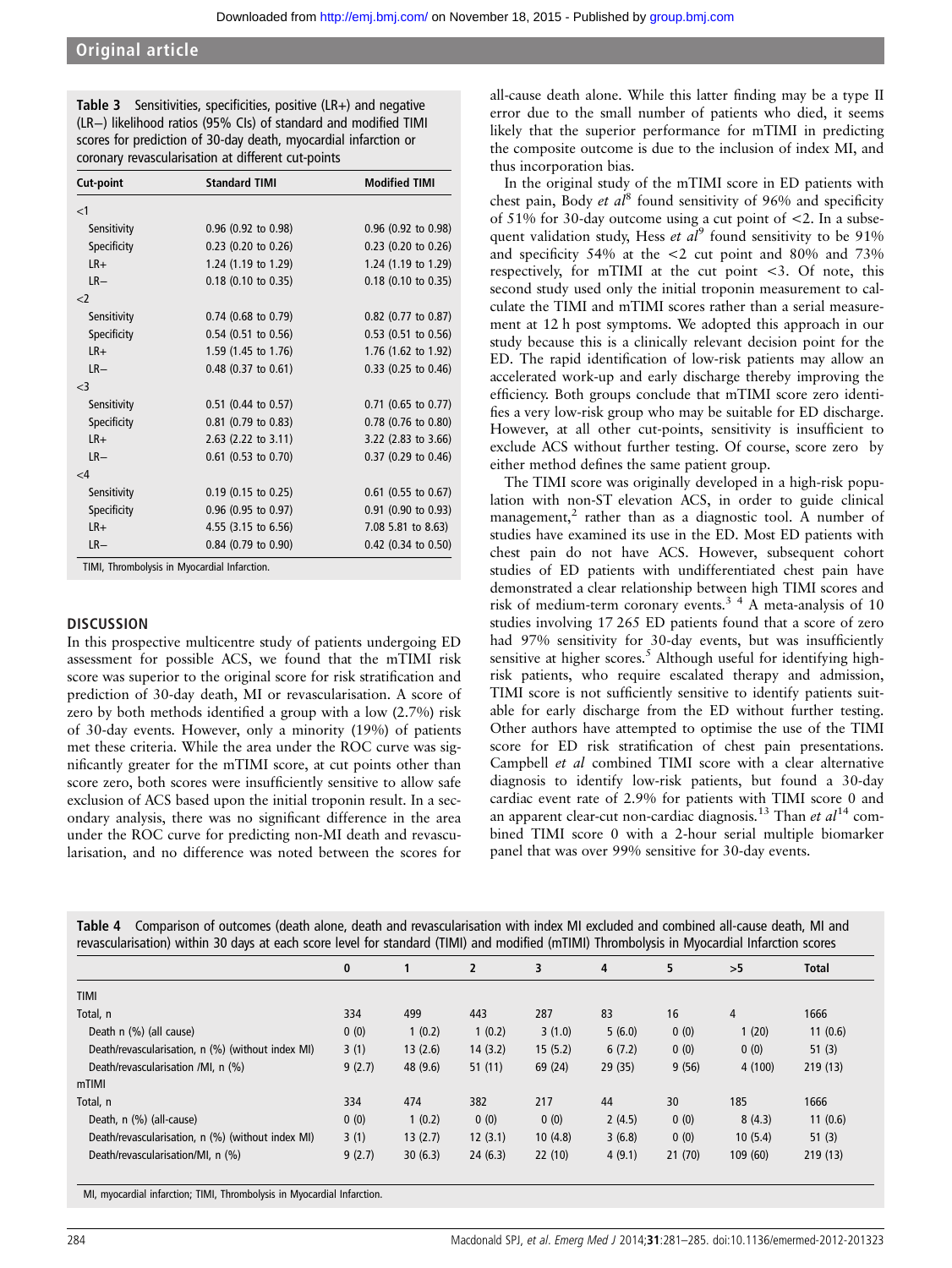Despite the appeal of simplicity, the TIMI score has demonstrated limitations. Aragam et  $al^{15}$  found TIMI score inferior to the GRACE score for risk stratification of patients with ACS. Sanchis et  $al^{16}$  developed a score to risk stratify ED patients with chest pain, which performed significantly better than TIMI score for predicting adverse outcomes. We have compared the National Heart Foundation (NHF) of Australia/Cardiac Society of Australia and New Zealand (CSANZ) guideline and TIMI score for ED risk stratification of ACS using the same cohort of patients as the present study.<sup>17</sup> The NHF/CSANZ guideline was superior to TIMI score in predicting 30-day events.

Although the mTIMI score represents a statistically significant improvement over the original in the present study, its ability to identify patients who are at sufficiently low risk to be discharged without further follow-up is limited. Our findings reinforce that ECG and troponin are the most useful predictors of 30-day outcome. Therefore, TIMI and mTIMI scores are of limited value for risk stratification in patients with normal ECG and negative troponin.

#### Limitations

There are a number of limitations to the present study. Consecutive patients were not enrolled. Potential recruits not enrolled were logged and no significant differences were found in age and sex distributions from the study cohort.<sup>17</sup> Bias may arise in the use of composite outcomes, $^{18}$  in particular, where coronary revascularisation is an end point. High-risk patients are more likely to have investigations leading to intervention. However, the TIMI and mTIMI scores were calculated on the basis of objective data points and were not used to influence clinical decisions. Arrangements for follow-up investigations varied between study sites. Of note, 34% of the patients in this observational study did not have any investigations subsequent to their ED stay to definitively rule out coronary disease.

While the 99th percentile cut-point for each assay was used to define a positive result, as determined by the respective hospital laboratory, there are differences in the analytical properties of these assays. None of the assays in use at the time of the study were high-sensitivity (HS) troponin assays. The availability of HS troponin assays may allow for rapid exclusion of MI among ED patients with chest pain.<sup>19</sup>

#### **CONCLUSIONS**

In this multicentre ED study, the mTIMI score outperformed the standard TIMI score for predicting 30-day cardiac events. However, it is not sufficiently sensitive to allow safe discharge without further investigations or follow-up, other than for score zero. In addition, the improved performance of the mTIMI score appears to be solely related to its ability to predict index MI due to the greater weight given to the troponin and ECG variables. The mTIMI score adds nothing to the ability to identify patients at risk of short-term ACS who do not have ECG changes or troponin elevation detected in the ED.

Acknowledgements The present report is a substudy of the Multiple Infarct Markers in Chest Pain (MIMIC) study. Participating hospitals and site investigators were Armadale Health Service (I Dey, H Flavell), Fremantle Hospital (YN), Joondalup Health Campus (P Bailey, SPJM), Rockingham General Hospital (F Loutsky) and Royal Perth Hospital (SGAB, DMF, SPJM).

Contributors SPJM had the study idea. All authors enrolled patients and oversaw data collection. SPJM and YN analysed the data. SPJM drafted the manuscript and all authors contributed to its revision. All authors approved the final version.

Funding The MIMIC study was funded entirely by a grant from the Western Australian Department of Health Innovation Fund. Alere (Inverness Medical Innovations) Australia, Inc provided loan of analytical devices for the biomarker tests used in the MIMIC study but had no role in the conduct, analysis or reporting of the study.

Competing interests SPJM and YN have spoken at meetings sponsored by Alere (Inverness Medical Innovations) Australia Inc, although no payment was received or expenses claimed. SPJM has received materials from Alere to conduct independent research projects. DMF and SGAB declare no competing interests. All authors are employees of the Health Department of Western Australia and/or the University of Western Australia

Ethics approval Royal Perth Hospital Human Research Ethics Committee.

Provenance and peer review Not commissioned; externally peer reviewed.

#### **REFERENCES**

- Chew DP, Aroney CN, Aylward PE, et al. 2011 Addendum to the National Heart Foundation of Australia and Cardiac Society of Australia and New Zealand. Guidelines for the Management of Acute Coronary Syndromes (ACS). Heart Lung Circ 2011;20:487–502.
- Antman EM, Cohen M, Bernink PJ, et al. The TIMI risk score for unstable angina/ non-ST elevation MI: a method for prognostication and therapeutic decision making. JAMA 2000;284:835–42.
- Chase M, Robey JL, Zogby KE, et al. Prospective validation of the Thrombolysis in Myocardial Infarction Risk Score in the emergency department chest pain population. Ann Emerg Med 2006;48:252–9.
- Pollack CV Jr, Sites FD, Shofer FS, et al. Application of the TIMI risk score for unstable angina and non-ST elevation acute coronary syndrome to an unselected emergency department chest pain population. Acad Emerg Med 2006;13:13-18.
- 5 Hess EP, Agarwal D, Chandra S, et al. Diagnostic accuracy of the TIMI risk score in patients with chest pain in the emergency department: a meta-analysis. CMAJ 2010;182:1039–44.
- De Araujo Goncalves P, Ferreira J, Aguiar C, et al. TIMI, PURSUIT and GRACE risk scores: sustained prognostic value and interaction with revascularisation in NSTE-ACS. Eur Heart J 2005;26:865–72.
- 7 McLean S, Philips A, Carruthers K, et al. Use or the GRACE score by cardiology nurse specialists in the emergency department. Br J Card Nurs 2010;5:91-5.
- 8 Body R, Carley S, McDowell G, et al. Can a modified thrombolysis in myocardial infarction risk score outperform the original for risk stratifying emergency department patients with chest pain? Emerg Med J 2009;26:95–9.
- Hess EP, Perry JJ, Calder LA, et al. Prospective validation of a modified thrombolysis in myocardial infarction risk score in emergency department patients with chest pain and possible acute coronary syndrome. Acad Emerg Med 2010;17:368–75.
- 10 Macdonald SP, Nagree Y, Fatovich DM, et al. Serial multiple biomarkers to rapidly risk stratify suspected Acute Coronary Syndrome: Multiple Infarct Markers in Chest Pain (MIMIC) study. Emerg Med J 2013;30:149–54.
- 11 Hollander JE, Blomkalns AL, Brogan GX, et al. Standardized reporting guidelines for studies evaluating risk stratification of ED patients with potential acute coronary syndromes. Acad Emerg Med 2004;11:1331–40.
- 12 Thygesen K, Alpert JS, White HD. Universal definition of myocardial infarction. Eur Heart J 2007;28:2525–38.
- 13 Campbell CF, Chang AM, Sease KL, et al. Combining Thrombolysis in Myocardial Infarction risk score and clear-cut alternative diagnosis for chest pain risk stratification. Am J Emerg Med 2009;27:37–42.
- 14 Than M, Cullen L, Reid CM, et al. A 2-h diagnostic protocol to assess patients with chest pain symptoms in the Asia-Pacific region (ASPECT): a prospective observational validation study. Lancet 2011;377:1077–84.
- 15 Aragam KG, Tamhane UU, Kline-Rogers E, et al. Does simplicity compromise accuracy in ACS risk prediction? A retrospective analysis of the TIMI and GRACE risk scores. PLoS One 2009;4:e7947.
- 16 Sanchis J, Bodi V, Nunez J, et al. New risk score for patients with acute chest pain, non-ST-segment deviation, and normal troponin concentrations: a comparison with the TIMI risk score. J Am Coll Cardiol 2005;46:443-9.
- 17 Macdonald SP, Nagree Y, Fatovich DM, et al. Comparison of two clinical scoring systems for Emergency Department risk stratification of suspected acute coronary syndrome. Emerg Med Australas 2011;23:717–25.
- 18 Tomlinson G, Detsky AS. Composite end points in randomized trials: there is no free lunch. JAMA 2010;303:267–8.
- 19 Body R, Carley S, McDowell G, et al. Rapid exclusion of acute myocardial infarction in patients with undetectable troponin using a high-sensitivity assay. J Am Coll Cardiol 2011;58:1332–13.